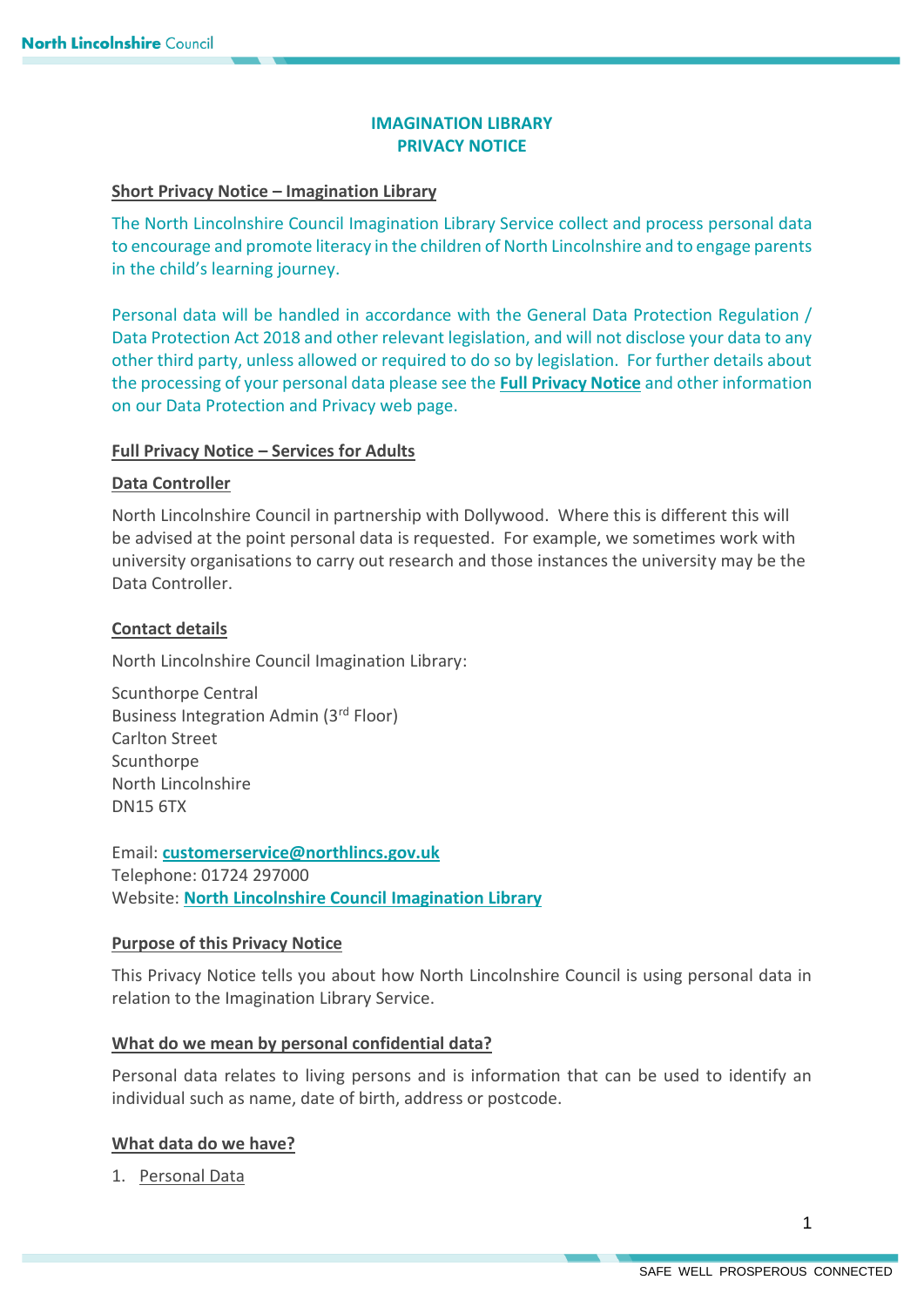We collect and process personal data to:

- Register children of North Lincolnshire with the Imagination Library.
- Work with Dollywood to process the distribution of books.
- Work with education providers, health partners and other council departments to encourage participation and knowledge of the scheme.
- Run and attend events to actively promote and engage with parents.
- Share good practice with other authorities.
- Offer training to the workforce on parental engagement.
- Collate and evaluate data on engagement.
- Complete reports and case studies demonstrating impact.
- Request evaluation through feedback.
- Work with higher education establishments to explore the impact of the scheme.
- Create anonymised reports which will contribute to and inform future work.

The following personal data is collected:

- Contact details name and address
- Gender

#### **What do we do with the data we have?**

We use the data to encourage and promote literacy of children in North Lincolnshire and engage parents in their child's learning journey.

#### **Who do we share your data with?**

We may share personal information with organisations, including:

- Social Care professionals where relevant
- Partner and higher education organisations

### **How do we get your personal data and why do we have it?**

We collect personal data when someone applies to join the Imagination Library and when the impact of the service is analysed.

The lawful bases we are relying on to process personal data are:

- (a) Consent Article  $6(1)(a)$ :
- (b) For the performance of a contract Article  $6(1)(b)$ .

Please note that we will not process your personal data for a purpose that is incompatible with the reason it was collected for unless this is allowed or required under Data Protection legislation.

#### **Can I withdraw my consent?**

Yes, where the personal data has been collected and processed on the basis of consent.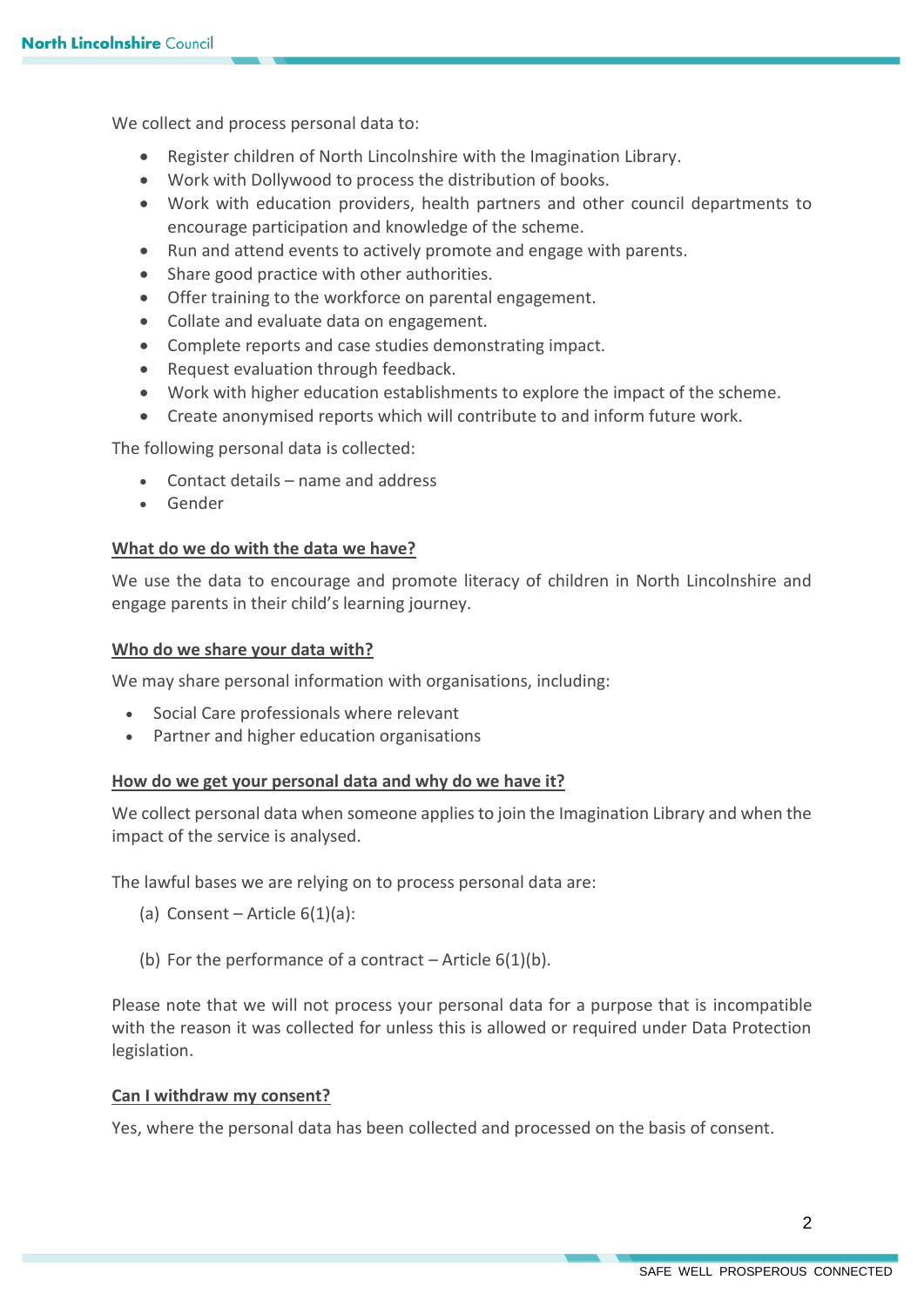#### **How do we store your information and for how long?**

Our employees have contractual obligations of confidentiality, enforceable through disciplinary procedures and receive appropriate training on confidentiality and other aspects of Information Governance.

We take organisational and technical measures to ensure the information we hold is secure – such as using secure locations, restricting access to authorised personnel and protecting personal and confidential information held electronically. We only exchange personal confidential information using secure methods, such as encrypted email.

Your personal data is retained in accordance with national guidance and our legal obligations. In this instance we will retain your personal data for the length of time for as long as is necessary to provide the necessary services or support, and to respond to any queries or complaints. The personal data may be anonymised and kept for a longer period for statistical purposes.

#### **Your Data Protection Rights**

Under Data Protection law, you have rights including:

- **Your right of access -** to ask us for copies of your personal information.
- **Your right to rectification -** to ask us to rectify information you think is inaccurate. You also have the right to ask us to complete information you think is incomplete.
- **Your right to erasure -** to ask us to erase your personal information in certain circumstances.
- **Your right to restriction of processing -** to ask us to restrict the processing of your information in certain circumstances.
- **Your right to object to processing -** to object to the processing of your personal data in certain circumstances.
- **Your right to data portability -** to ask that we transfer the information you gave us to another organisation, or to you, in certain circumstances.

You are not required to pay any charge for exercising your rights. If you make a request, we have one month to respond to you.

Please contact us at **[customerservice@northlincs.gov.uk](mailto:customerservice@northlincs.gov.uk)**, 01724 297000 or North Lincolnshire Council, Church Square House, 30 – 40 High Street, Scunthorpe, DN 15 6NL if you wish to make a request.

#### **How to Complain**

The main point of contact at the council for Data Protection matters is our Data Protection Officer (DPO). If you have any Data Protection concerns about the collection of personal data for COVID19 and wish to make a complaint please contact our DPO, as follows:

Phillipa Thornley Email: **[informationgovernanceteam@northlincs.gov.uk](mailto:informationgovernanceteam@northlincs.gov.uk)** Telephone: 01724 297000